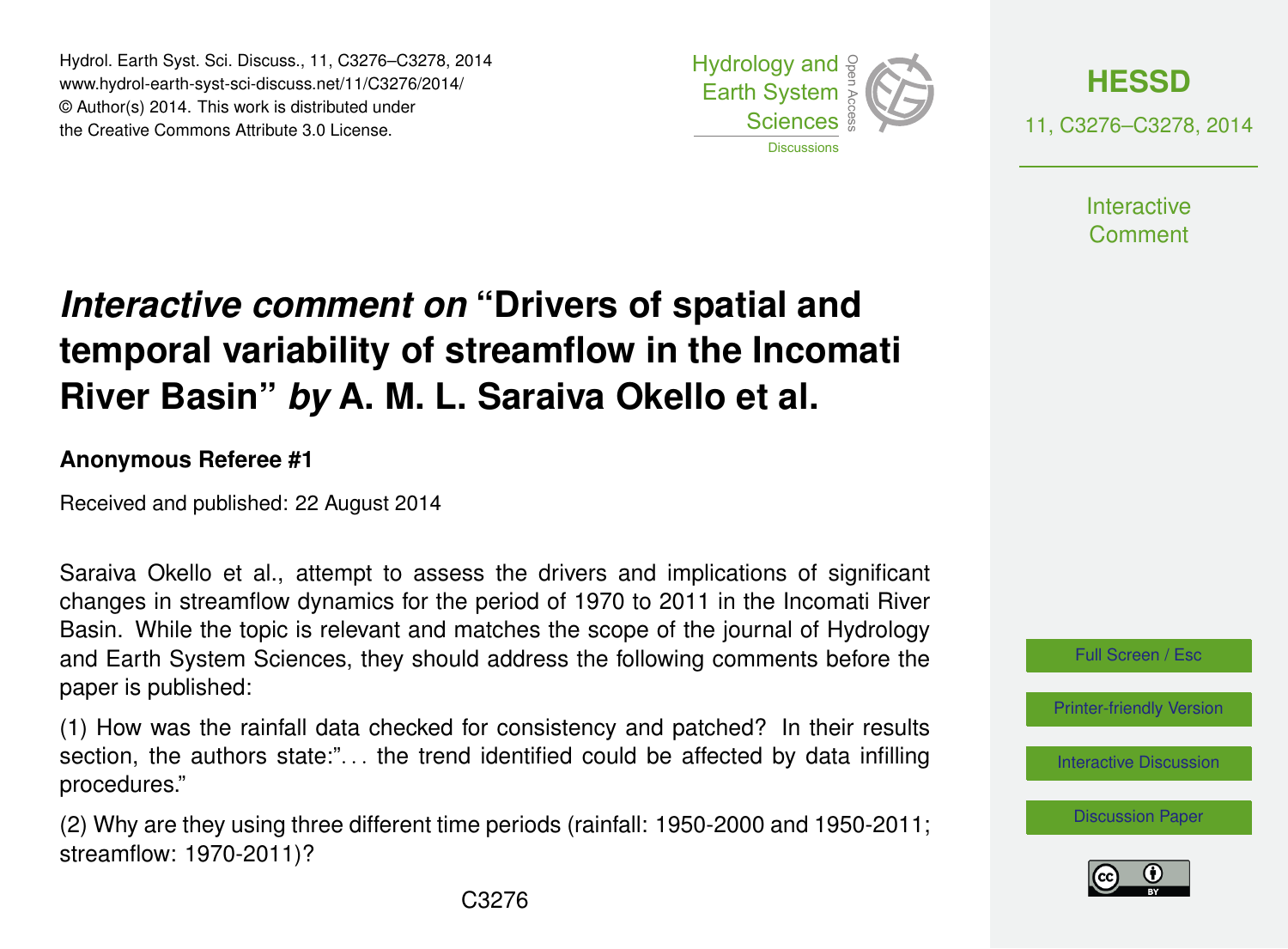(3) What do the authors qualify as "major abstractions"?

(4) Flow gauge X2H012 drains a very small portion of the upper Crocodile sub basin. It is therefore misleading to refer to a table that presents changes in land and water use for the entire Crocodile sub basin. The author should check orthophotos, etc, to understand the changes in land use of the area drained by X2H012.

(5) South Africa has a number of strategies on water demand management and water conservation. How can they be better implemented in the area in light of the results of this study? Be specific.

(6) The authors state that water demand management and water conservation should be alternative options to the development of dams. Are the countries planning to build more major dams? Is there a viable dam site? If not, the comment is at best irrelevant. If yes, does it make sense for the countries not to build that dam? This should not be brushed over. It requires a robust discussion.

(7) There is no mention of the proliferation of small farm dams in the basin. Do they have any impact on streamflows?

SPECIFIC COMMENTS

- (1) Put the references in chronological order
- (2) Page 8882, remove the last (the) of the last sentence.

(3) Page 8883, 5.5 +33.2 +61.4 = 100.1%

(4) Page 8884, the Kruger National Park is part of the Greater Limpopo Transfontier Park.

(5) Page 8885, section 2.2.1. The main custodians of the rainfall. . .

(6) Page 8885, section 2.2.1. Eight of the 20 time 15 series were extended up to  $2012,...$ 



11, C3276–C3278, 2014

**Interactive Comment** 

Full Screen / Esc

[Printer-friendly Version](http://www.hydrol-earth-syst-sci-discuss.net/11/C3276/2014/hessd-11-C3276-2014-print.pdf)

[Interactive Discussion](http://www.hydrol-earth-syst-sci-discuss.net/11/8879/2014/hessd-11-8879-2014-discussion.html)

[Discussion Paper](http://www.hydrol-earth-syst-sci-discuss.net/11/8879/2014/hessd-11-8879-2014.pdf)